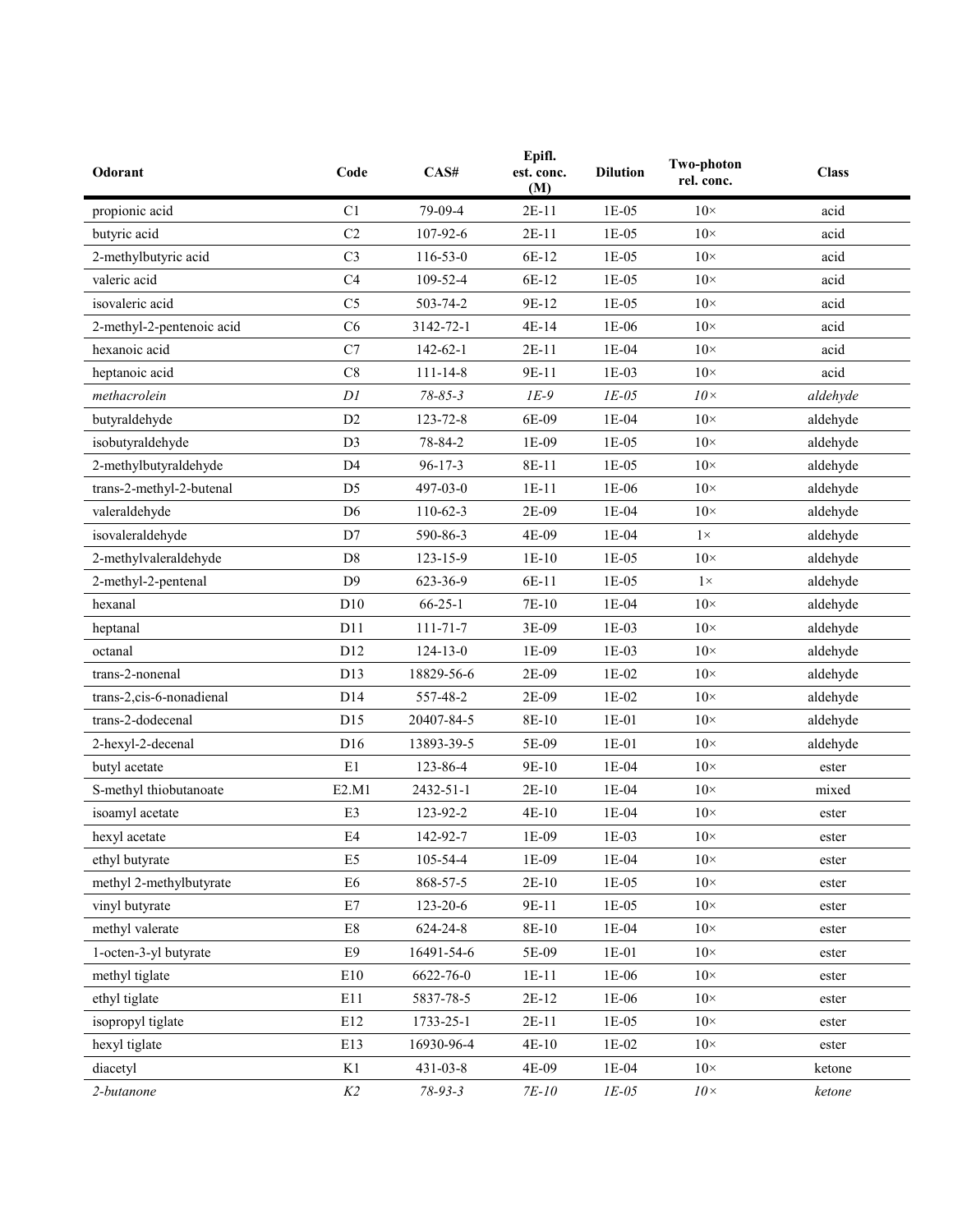| 2-pentanone                    | K3                      | 107-87-9       | $3E-09$  | $IE-04$   | $10\times$ | ketone               |
|--------------------------------|-------------------------|----------------|----------|-----------|------------|----------------------|
| 4-methyl-3-penten-2-one        | K4                      | 141-79-7       | $9.E-10$ | $1E-04$   | $10\times$ | ketone               |
| 2-hexanone                     | K <sub>5</sub>          | 591-78-6       | 1E-09    | 1E-04     | $10\times$ | ketone               |
| 3-hepten-2-one                 | K <sub>6</sub>          | 1119-44-4      | 2E-09    | $1E-03$   | $10\times$ | ketone               |
| 5-methyl-2-hepten-4-one        | K7                      | 81925-81-7     | 1E-09    | 1E-03     | $10\times$ | ketone               |
| 2-octanone                     | K8                      | $111 - 13 - 7$ | $1E-10$  | 1E-04     | $10\times$ | ketone               |
| 3-octen-2-one                  | K <sub>9</sub>          | 1669-44-9      | $2E-10$  | $1E-04$   | $1\times$  | ketone               |
| 2-nonanone                     | K10                     | 821-55-6       | 5E-10    | $1E-03$   | $10\times$ | ketone               |
| 1-hexanol                      | L1                      | 111-27-3       | 7E-10    | $1E-03$   | $10\times$ | alcohol              |
| cis-3-hexenol                  | L2                      | 928-96-1       | 8E-10    | $1E-03$   | $10\times$ | alcohol              |
| geraniol                       | L <sub>3</sub>          | $106 - 24 - 1$ | 1E-09    | $1E-02$   | $10\times$ | alcohol              |
| $R(-)1-octen-3-o1$             | L4                      | 3687-48-7      | $4E-10$  | 1E-03     | $10\times$ | alcohol              |
| benzaldehyde                   | AD1                     | $100 - 52 - 7$ | 8E-11    | 1E-04     | $10\times$ | aromatic ald.        |
| trans-cinnamaldehyde           | AD2                     | 14371-10-9     | $2E-11$  | 1E-03     | $10\times$ | aromatic ald.        |
| cuminaldehyde                  | AD3                     | $122 - 03 - 2$ | 5E-11    | 1E-03     | $10\times$ | aromatic ald.        |
| p-anisaldehyde                 | AD4                     | $123 - 11 - 5$ | 8E-12    | $1E-05$   | $10\times$ | aromatic ald.        |
| piperonal                      | AD5                     | $120 - 57 - 0$ | $2E-12$  | 1E-03     | $1\times$  | aromatic ald.        |
| vanillin                       | AD <sub>6</sub>         | $121 - 33 - 5$ | $3E-11$  | $1E-01$   | $10\times$ | aromatic ald.        |
| acetophenone                   | AK1                     | 98-86-2        | 3E-12    | $1E-05$   | $10\times$ | aromatic ket./est.   |
| 2'-hydroxyacetophenone         | AK <sub>2</sub>         | 118-93-4       | 5E-12    | $1E-04$   | $1\times$  | aromatic ket./est.   |
| 2,4-dimethylacetophenone       | AK3                     | 89-74-7        | 6E-13    | $1E-05$   | $10\times$ | aromatic ket./est.   |
| 4-aminoacetophenone            | AK4.M2                  | 99-92-3        | $3E-10$  | $1E + 00$ | $1\times$  | mixed                |
| 4-methylacetophenone           | AK5                     | 122-00-9       | 7E-12    | 1E-04     | $10\times$ | aromaticket./est.    |
| 4-methoxyacetophenone          | AK6                     | $100 - 06 - 1$ | 5E-13    | 1E-04     | $1\times$  | aromatic ket./est.   |
| 2-methylacetophenone           | AK7                     | 577-16-2       | $1E-12$  | 1E-05     | $10\times$ | aromatic ket./est.   |
| propiophenone                  | AK8                     | $93 - 55 - 0$  | $1E-11$  | 1E-04     | $1\times$  | aromatic ket./est.   |
| butyrophenone                  | AK9                     | 495-40-9       | 6E-12    | 1E-04     | $10\times$ | aromatic ket./est.   |
| 4-phenyl-2-butanone            | <b>AK10</b>             | 2550-26-7      | 5E-11    | 1E-03     | $10\times$ | aromatic ket./est.   |
| 4-(4-hydroxyphenyl)-2-butanone | AK11                    | 5471-51-2      | 8E-11    | $1E-01$   | $10\times$ | aromatic ket./est.   |
| methyl salicylate              | AE1                     | 119-36-8       | 4E-11    | 1E-03     | $1\times$  | aromatic ket./est.   |
| methyl benzoate                | $\mathbf{A}\mathbf{E2}$ | 93-58-3        | $3E-11$  | $1E-04$   | $10\times$ | aromatic ket./est.   |
| benzyl acetate                 | AE3                     | $140 - 11 - 4$ | $1E-10$  | $1E-03$   | $10\times$ | aromatic ket./est.   |
| ethyl benzoate                 | AE4                     | 93-89-0        | $2E-11$  | 1E-04     | $10\times$ | aromatic ket./est.   |
| benzyl benzoate                | AE5                     | $120 - 51 - 4$ | $4E-11$  | $1E-01$   | $10\times$ | aromatic ket./est.   |
| methyl anthranilate            | AE6.M3                  | 134-20-3       | 1E-13    | $1E-05$   | $10\times$ | mixed                |
| dimethyl anthranilate          | AE7.M4                  | 85-91-6        | $2E-11$  | 1E-03     | $10\times$ | mixed                |
| phenylacetate                  | $\rm{A}E8$              | 122-79-2       | 3E-12    | 1E-05     | $10\times$ | aromatic ket./est.   |
| ethyl phenylacetate            | AE9                     | $101-97-3$     | 7E-11    | 1E-03     | $1\times$  | aromatic ket./est.   |
| allyl phenylacetate            | AE10                    | 1797-74-6      | $2E-11$  | $1E-03$   | $10\times$ | aromatic ket./est.   |
| phenyl propionate              | AE11                    | 637-27-4       | $1E-11$  | 1E-04     | $10\times$ | aromatic ket./est.   |
| m-cresol                       | AP1                     | 108-39-4       | $1E-10$  | 1E-03     | $1\times$  | aromatic phen./moxy. |
| carvacrol                      | AP2                     | 499-75-2       | 2E-09    | 1E-01     | $10\times$ | aromatic phen./moxy. |
| 4-methylanisole                | AP3                     | 104-93-8       | 9E-11    | 1E-04     | $10\times$ | aromatic phen./moxy. |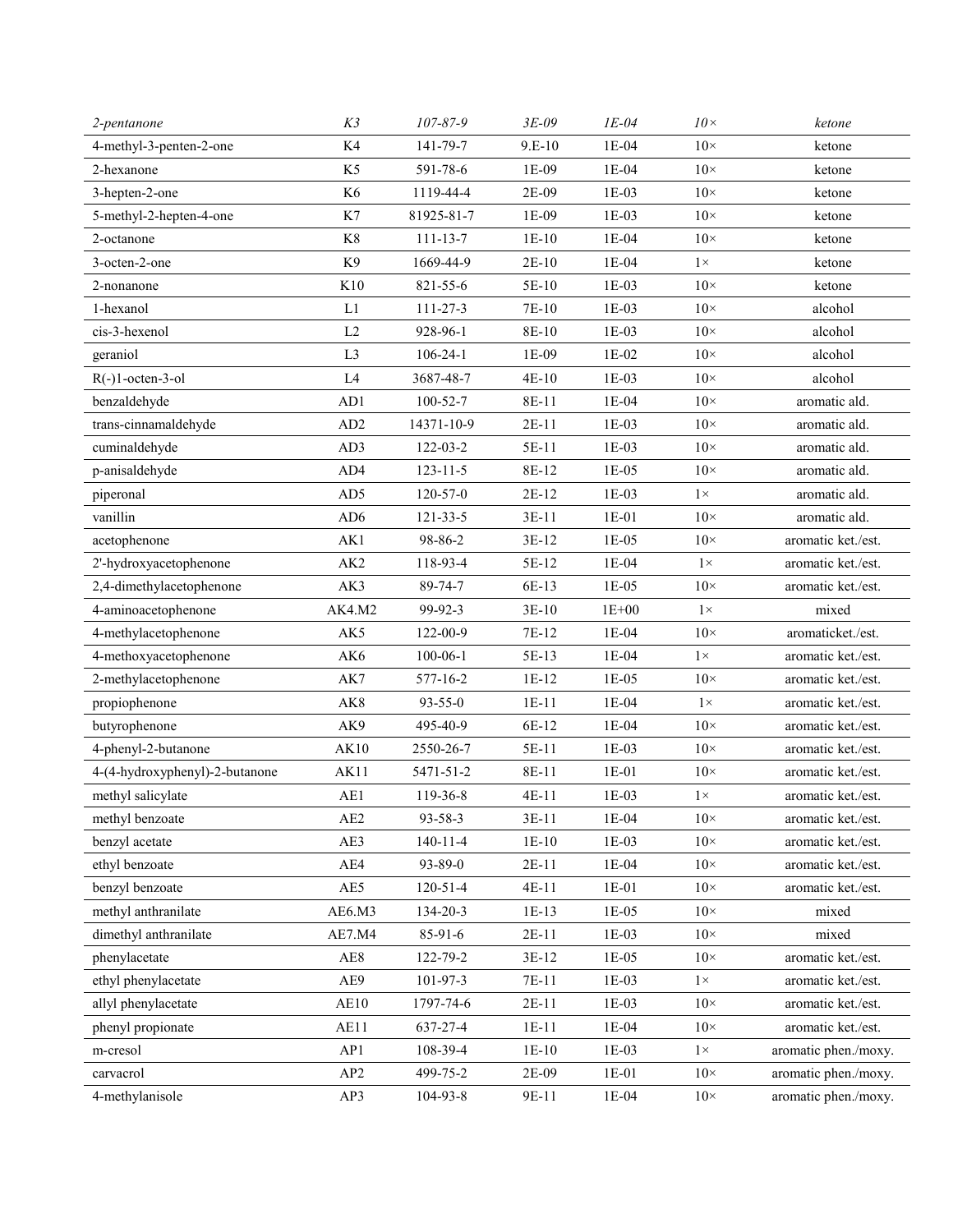| guaiacol                                      | AP4             | $90 - 05 - 1$  | 9E-13   | 1E-05     | $1\times$  | aromatic phen./moxy. |
|-----------------------------------------------|-----------------|----------------|---------|-----------|------------|----------------------|
| 2,6-dimethoxyphenol                           | AP5             | $91 - 10 - 1$  | $2E-12$ | $1E-03$   | $1\times$  | aromatic phen./moxy. |
| eugenol                                       | AP <sub>6</sub> | $97 - 53 - 0$  | 7E-13   | $1E-04$   | $10\times$ | aromatic phen./moxy. |
| isoeugenol                                    | AP7             | $97 - 54 - 1$  | 8E-13   | $1E-04$   | $10\times$ | aromatic phen./moxy. |
| methyl eugenol                                | AP8             | $93 - 15 - 2$  | 2E-12   | 1E-04     | $10\times$ | aromatic phen./moxy. |
| methyl isoeugenol                             | AP9             | $93 - 16 - 3$  | 8E-13   | 1E-04     | $10\times$ | aromatic phen./moxy. |
| eugenyl acetate                               | AP10            | 93-28-7        | $4E-11$ | 1E-02     | $10\times$ | aromatic phen./moxy. |
| elemicin                                      | AP11            | $487 - 11 - 6$ | 5E-12   | 1E-03     | $10\times$ | aromatic phen./moxy. |
| fenchol                                       | CT1             | 1632-73-1      | 5E-10   | $1E-02$   | $1\times$  | cyclic terpenoid     |
| 2-ethyl fenchol                               | CT <sub>2</sub> | 18368-91-7     | 6E-11   | 1E-02     | $10\times$ | cyclic terpenoid     |
| alpha-pinene                                  | CT3             | 7785-70-8      | 3E-09   | $1E-03$   | $10\times$ | cyclic terpenoid     |
| isobornyl isovalerate                         | CT4.M5          | 7779-73-9      | 1E-09   | 1E-01     | $10\times$ | mixed                |
| 1,8-cineole                                   | CT <sub>5</sub> | 470-82-6       | 1E-09   | 1E-03     | $10\times$ | cyclic terpenoid     |
| L-carvone                                     | CT <sub>6</sub> | 6485-40-1      | $1E-10$ | 1E-03     | $10\times$ | cyclic terpenoid     |
| beta-ionone                                   | CT7             | 14901-07-6     | $1E-11$ | 1E-03     | $10\times$ | cyclic terpenoid     |
| beta-damascone                                | CT <sub>8</sub> | 23726-91-2     | $1E-11$ | $1E-03$   | $10\times$ | cyclic terpenoid     |
| damascenone                                   | CT9             | 23696-85-7     | $2E-10$ | 1E-02     | $10\times$ | cyclic terpenoid     |
| menthone                                      | CT10            | 10458-14-7     | $3E-10$ | $1E-03$   | $10\times$ | cyclic terpenoid     |
| $(R)-(+)$ -pulegone                           | CT11            | 89-82-7        | 7E-13   | 1E-05     | $10\times$ | cyclic terpenoid     |
| $(+)$ -isomenthone                            | CT12            | 1196-31-2      | $2E-10$ | $1E-03$   | $10\times$ | cyclic terpenoid     |
| nootkatone                                    | CT13            | 4674-50-4      | 9E-10   | $1E+00$   | $1\times$  | cyclic terpenoid     |
| $(+-)$ -menthol                               | CT14            | 89-78-1        | 6E-11   | 1E-02     | $10\times$ | cyclic terpenoid     |
| $(+)$ -neomenthol                             | CT15            | 2216-52-6      | $2E-10$ | 1E-02     | $10\times$ | cyclic terpenoid     |
| $(+-)$ -geosmin                               | CT16            | 16423-19-1     | $4E-11$ | $1E-01$   | $10\times$ | cyclic terpenoid     |
| (-)-ambroxide                                 | CT17            | 6790-58-5      | 7E-10   | $1E-01$   | $10\times$ | cyclic terpenoid     |
| $(+)$ -menthofuran                            | CT18.M6         | 17957-94-7     | $2E-10$ | 1E-03     | $10\times$ | mixed                |
| 2-pentylfuran                                 | F <sub>1</sub>  | 3777-69-3      | 2E-09   | 1E-03     | $10\times$ | furan/pyrone/lactone |
| 5-ethyl-4-hydroxy-2-methyl-3(2H)-<br>furanone | F <sub>2</sub>  | 27538-09-6     | 9E-13   | 1E-04     | $10\times$ | furan/pyrone/lactone |
| 5-methylfurfural                              | F3              | $620 - 02 - 0$ | 5E-10   | $1E-03$   | $10\times$ | furan/pyrone/lactone |
| ethyl maltol                                  | F <sub>4</sub>  | 4940-11-8      | $1E-12$ | $1E-02$   | $1\times$  | furan/pyrone/lactone |
| gamma-undecalactone                           | F <sub>5</sub>  | 104-67-6       | 3E-09   | $1E + 00$ | $1\times$  | furan/pyrone/lactone |
| coumarin                                      | F6              | $91 - 64 - 5$  | 7E-10   | $1E-02$   | $10\times$ | furan/pyrone/lactone |
| 1-furfurylpyrrole                             | F7.M7           | 1438-94-4      | $1E-10$ | $1E-02$   | $10\times$ | mixed                |
| ethylenediamine                               | N1              | $107 - 15 - 3$ | $1E-10$ | $1E-05$   | $10\times$ | amine                |
| butylamine                                    | N2              | 109-73-9       | 6E-10   | $1E-05$   | $10\times$ | amine                |
| 2-methylbutylamine                            | N <sub>3</sub>  | $96-15-1$      | $4E-10$ | $1E-05$   | $10\times$ | amine                |
| N-butyldimethylamine                          | N <sub>4</sub>  | 927-62-8       | 3E-10   | 1E-05     | $10\times$ | amine                |
| isopentylamine                                | N <sub>5</sub>  | 107-85-7       | $3E-11$ | 1E-06     | $10\times$ | amine                |
| cadaverine                                    | N6              | 462-94-2       | 7E-13   | 1E-06     | $10\times$ | amine                |
| octylamine                                    | N7              | 111-86-4       | 7E-11   | $1E-04$   | $10\times$ | amine                |
| N,N-dimethyloctylamine                        | N8              | 7378-99-6      | 6E-12   | 1E-05     | $10\times$ | amine                |
| cyclohexylamine                               | N9              | 108-91-8       | 6E-11   | $1E-05$   | $10\times$ | amine                |
| N,N-dimethylcyclohexylamine                   | $\rm N10$       | 98-94-2        | $2E-11$ | $1E-05$   | $10\times$ | amine                |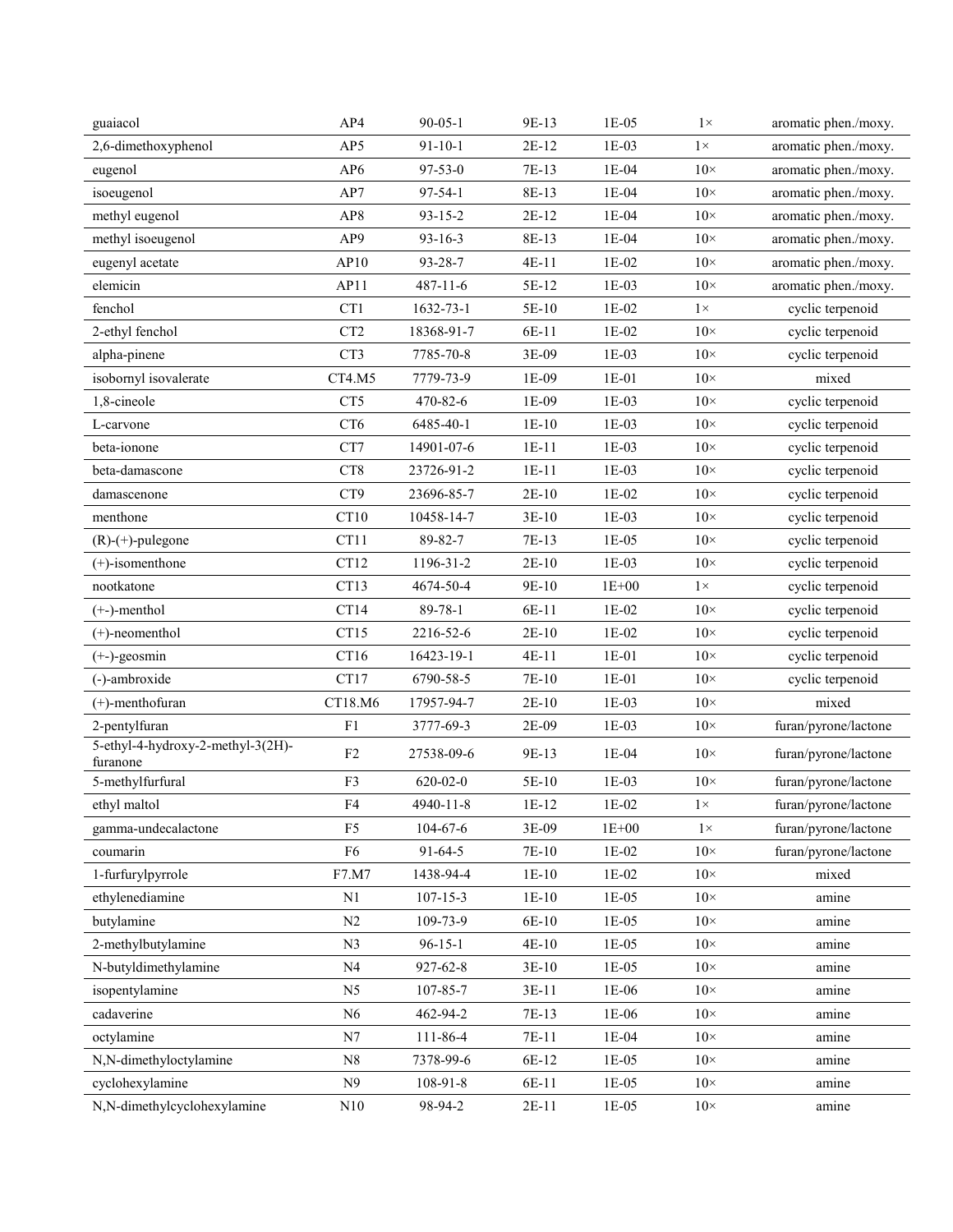| phenethylamine                                   | N11             | $64 - 04 - 0$  | $3E-13$ | 1E-06     | $1\times$  | amine            |
|--------------------------------------------------|-----------------|----------------|---------|-----------|------------|------------------|
| benzylamine                                      | N12             | 100-46-9       | 5E-11   | $1E-04$   | $10\times$ | amine            |
| tyramine                                         | NI3             | $51 - 67 - 2$  | $2E-09$ | $IE + 00$ | $1\times$  | amine            |
| N,N-dimethyl-2-phenethylamine                    | N14             | 1126-71-2      | 2E-13   | $1E-06$   | $10\times$ | amine            |
| 3-phenylpropylamine                              | N15             | 2038-57-5      | $1E-11$ | 1E-04     | $10\times$ | amine            |
| N-methyl piperidine                              | N16             | $626 - 67 - 5$ | $2E-10$ | $1E-05$   | $1\times$  | amine            |
| 5-methyl heptan-3-one oxime                      | N17.M8          | 22457-23-4     | $3E-10$ | $1E-02$   | $10\times$ | mixed            |
| pyrazine                                         | P <sub>1</sub>  | 290-37-9       | 2E-09   | 1E-04     | $10\times$ | pyrazine         |
| 2-acetylpyrazine                                 | P <sub>2</sub>  | 22047-25-2     | 1E-09   | $1E-02$   | $10\times$ | pyrazine         |
| 2-methylpyrazine                                 | P3              | 109-08-0       | 7E-11   | 1E-05     | $10\times$ | pyrazine         |
| 2-methoxypyrazine                                | P4              | 3149-28-8      | $3E-11$ | $1E-05$   | $10\times$ | pyrazine         |
| 2-ethylpyrazine                                  | P5              | 13925-00-3     | $3E-11$ | 1E-05     | $10\times$ | pyrazine         |
| 2,3-diethylpyrazine                              | P6              | 15707-24-1     | 6E-10   | 1E-03     | $1\times$  | pyrazine         |
| 2-chloropyrazine                                 | P7              | 14508-49-7     | 2E-09   | $1E-03$   | $10\times$ | pyrazine         |
| pyrazineethanethiol                              | P8              | 35250-53-4     | 4E-11   | 1E-03     | $10\times$ | pyrazine         |
| 2-methoxy-3-methylpyrazine                       | P <sub>9</sub>  | 2847-30-5      | 5E-11   | 1E-04     | $10\times$ | pyrazine         |
| 2-ethyl-3-methylpyrazine                         | P10             | 15707-23-0     | 5E-11   | 1E-04     | $10\times$ | pyrazine         |
| 2,3-dimethylpyrazine                             | P11             | 5910-89-4      | $3E-10$ | 1E-04     | $10\times$ | pyrazine         |
| 2,5-dimethylpyrazine                             | P12             | 123-32-0       | $3E-10$ | 1E-04     | $10\times$ | pyrazine         |
| 2,6-dimethylpyrazine                             | P <sub>13</sub> | 108-50-9       | 3E-09   | $1E-03$   | $10\times$ | pyrazine         |
| 2,3,5-trimethylpyrazine                          | P14             | 14667-55-1     | $1E-11$ | 1E-05     | $10\times$ | pyrazine         |
| 2,3,5,6-tetramethylpyrazine                      | P15             | 1124-11-4      | 5E-10   | 1E-03     | $10\times$ | pyrazine         |
| 2-ethyl-5-methylpyrazine                         | P16             | 13360-64-0     | $2E-11$ | 1E-05     | $10\times$ | pyrazine         |
| 2-acetyl-3,(5 or 6)-dimethylpyrazine             | P17             | 54300-08-2     | 2E-09   | 1E-03     | $1\times$  | pyrazine         |
| 2-isobutyl-3-methylpyrazine                      | P18             | 13925-06-9     | $2E-10$ | 1E-03     | $10\times$ | pyrazine         |
| 2-acetyl-3-ethylpyrazine                         | P19             | 32974-92-8     | $2E-10$ | $1E-02$   | $1\times$  | pyrazine         |
| 2-acetyl-3-methylpyrazine                        | P <sub>20</sub> | 23787-80-6     | 8E-11   | 1E-03     | $10\times$ | pyrazine         |
| 2-ethyl-3-methoxypyrazine                        | P21             | 25680-58-4     | $1E-11$ | $1E-05$   | $10\times$ | pyrazine         |
| 2-methoxy-3(5 or 6)-<br>isopropylpyrazine        | P22             | 93905-03-4     | $3E-11$ | 1E-04     | $10\times$ | pyrazine         |
| 2-isobutyl-3-methoxypyrazine                     | P <sub>23</sub> | 24683-00-9     | $3E-11$ | $1E-03$   | $10\times$ | pyrazine         |
| $2$ -methoxy-3- $(1 -$<br>methylpropyl)pyrazine  | P24             | 24168-70-5     | $3E-11$ | 1E-03     | $10\times$ | pyrazine         |
| 2-isopropyl-3-methoxypyrazine                    | P <sub>25</sub> | 25773-40-4     | 9E-12   | $1E-04$   | $10\times$ | pyrazine         |
| 5H-5-methyl-6,7-<br>dihydrocyclopenta[b]pyrazine | P <sub>26</sub> | 23747-48-0     | $2E-10$ | 1E-03     | $1\times$  | pyrazine         |
| 5,6,7,8-tetrahydroquinoxaline                    | P27             | 34413-35-9     | 4E-11   | 1E-03     | $10\times$ | pyrazine         |
| 5-methylquinoxaline                              | P28             | 13708-12-8     | $4E-10$ | $1E-02$   | $10\times$ | pyrazine         |
| 2-acetylpyridine                                 | NS1             | 1122-62-9      | $4E-11$ | 1E-04     | $1\times$  | heterocyclic N-S |
| 4-tert-butylpyridine                             | NS2             | 3978-81-2      | 4E-12   | $1E-05$   | $10\times$ | heterocyclic N-S |
| indole                                           | NS3             | 120-72-9       | 9E-11   | 1E-02     | $10\times$ | heterocyclic N-S |
| 3-methylindole                                   | NS4             | $83 - 34 - 1$  | $2E-11$ | 1E-02     | $10\times$ | heterocyclic N-S |
| 2-isobutylthiazole                               | NS5             | 18640-74-9     | 3E-12   | $1E-05$   | $10\times$ | heterocyclic N-S |
| 2-acetylthiazole                                 | NS <sub>6</sub> | 24295-03-2     | $1E-10$ | 1E-03     | $10\times$ | heterocyclic N-S |
| 2-isopropyl-4-methylthiazole                     | $_{\rm NS7}$    | 15679-13-7     | 3E-12   | $1E-05$   | $10\times$ | heterocyclic N-S |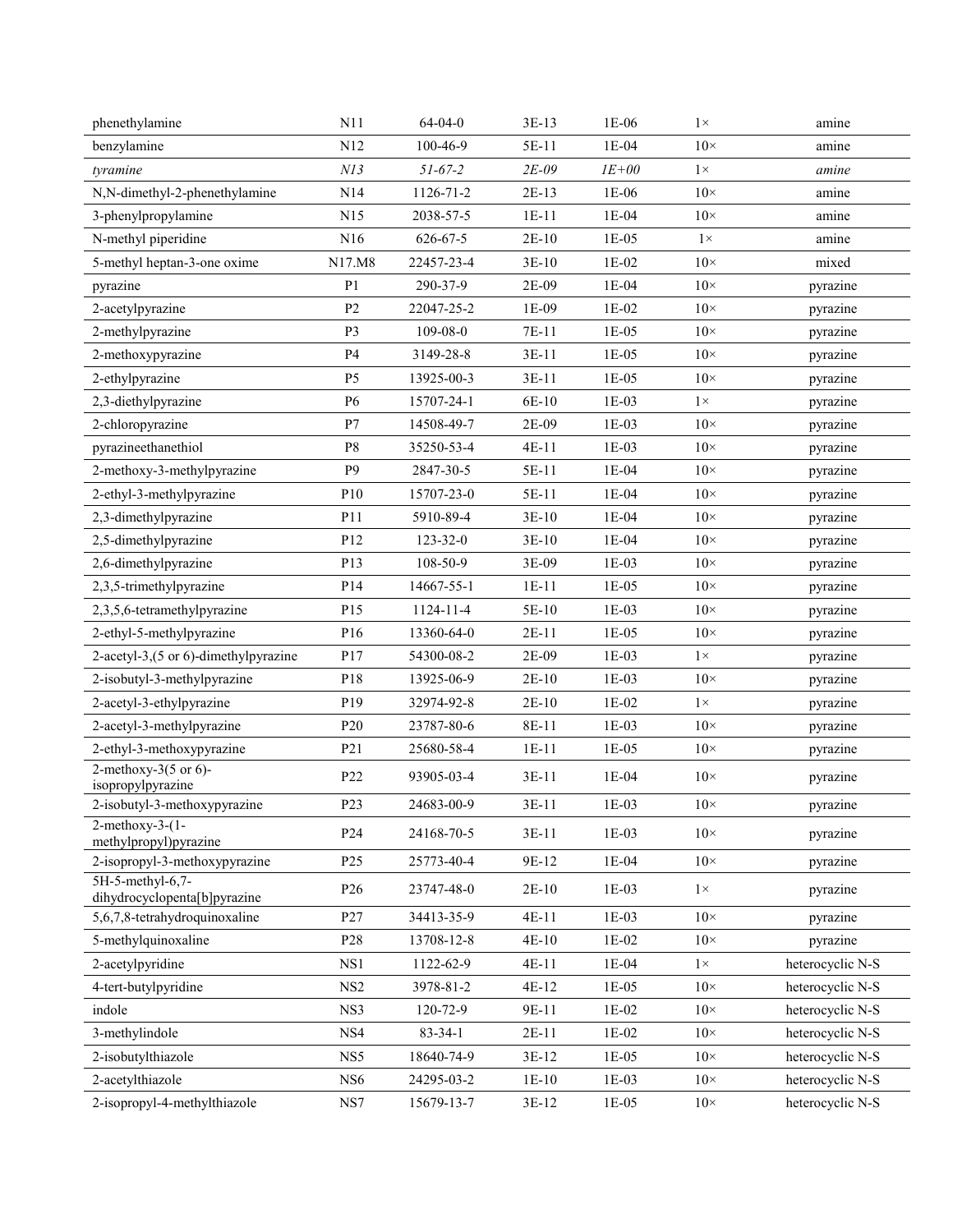| 2-methyl-2-thiazoline              | NS8                      | 2346-00-1                | 4E-10                    | 1E-04                    | $10\times$               | heterocyclic N-S |
|------------------------------------|--------------------------|--------------------------|--------------------------|--------------------------|--------------------------|------------------|
| 2,4,5-trimethylthiazole            | NS <sub>9</sub>          | 13623-11-5               | 5E-12                    | 1E-05                    | $10\times$               | heterocyclic N-S |
| ethyl-2,5-dihydro-4-methylthiazole | <b>NS10</b>              | 41803-21-8               | 6E-11                    | 1E-04                    | $10\times$               | heterocyclic N-S |
| 4-methylthiazole                   | <b>NS11</b>              | 693-95-8                 | 8E-10                    | 1E-04                    | $10\times$               | heterocyclic N-S |
| 2-methyl-4-propyl-1,3-oxathiane    | <b>NS12.M9</b>           | 67715-80-4               | 9E-11                    | $1E-03$                  | $1\times$                | mixed            |
| dimethyl trisulfide                | S <sub>1</sub>           | 3658-80-8                | 8E-10                    | 1E-03                    | $10\times$               | sulfide-thiol    |
| allyl disulfide                    | S <sub>2</sub>           | 2179-57-9                | $7E-10$                  | $IE-03$                  | $10\times$               | sulfide-thiol    |
| 4-methoxy-2-methyl-2-butanethiol   | S <sub>3</sub>           | 94087-83-9               | 3E-12                    | 1E-06                    | $10\times$               | sulfide-thiol    |
| methional                          | S4.M10                   | 3268-49-3                | $1E-11$                  | 1E-05                    | $10\times$               | mixed            |
| 3-mercaptohexyl acetate            | S <sub>5</sub>           | 136954-20-6              | 4E-12                    | 1E-04                    | $10\times$               | sulfide-thiol    |
| 3-(methylthio)-1-hexanol           | S <sub>6</sub>           | 51755-66-9               | 6E-09                    | 1E-02                    | $10\times$               | sulfide-thiol    |
| furfuryl mercaptan                 | S7.M11                   | $98 - 02 - 2$            | 3E-12                    | 1E-06                    | $10\times$               | mixed            |
| difurfuryl disulfide               | S8.M12                   | 4437-20-1                | $4E-13$                  | 1E-03                    | $10\times$               | mixed            |
| furfuryl methyl sulfide            | S9.M13                   | 1438-91-1                | 1E-09                    | 1E-03                    | $10\times$               | mixed            |
| 2-methyl-3-tetrahydrofuranthiol    | S <sub>10</sub>          | 57124-87-5               | $2E-10$                  | 1E-04                    | $10\times$               | sulfide-thiol    |
| myrcene                            | ENE1                     | $123 - 35 - 3$           | $2E-09$                  | 1E-03                    | $10\times$               | alkene           |
| 1,3,5-undecatriene                 | ENE <sub>2</sub>         | 16356-11-9               | 5E-09                    | $1E-02$                  | $10\times$               | alkene           |
| $(R)-(+)$ -limonene                | ENE3                     | 5989-27-5                | 1E-09                    | 1E-03                    | $10\times$               | alkene           |
| empty                              | $\overline{\phantom{a}}$ | $\overline{\phantom{0}}$ | $\overline{\phantom{0}}$ | $\overline{\phantom{a}}$ | $\overline{\phantom{a}}$ | control          |
| triglyceride                       |                          |                          |                          |                          |                          | control          |

## **Table 1. Odorants and estimated concentrations for functional atlas.**

**Code:** abbreviated identifier code, used in Fig. 4C and Document S1. **Epifl. est. conc.:** estimated delivered concentration of odorant vapor, in mols/L (M), for '1x' dataset. Most commonly-presented values (of 4 preparations) are shown, reported to one significant digit precision. **Dilution:** liquid dilution of odorant used to generate delivered concentration. **Class:** nominal classification based on structural features. Odorants in italics gave no response at the given concentration in any of the 8 OBs.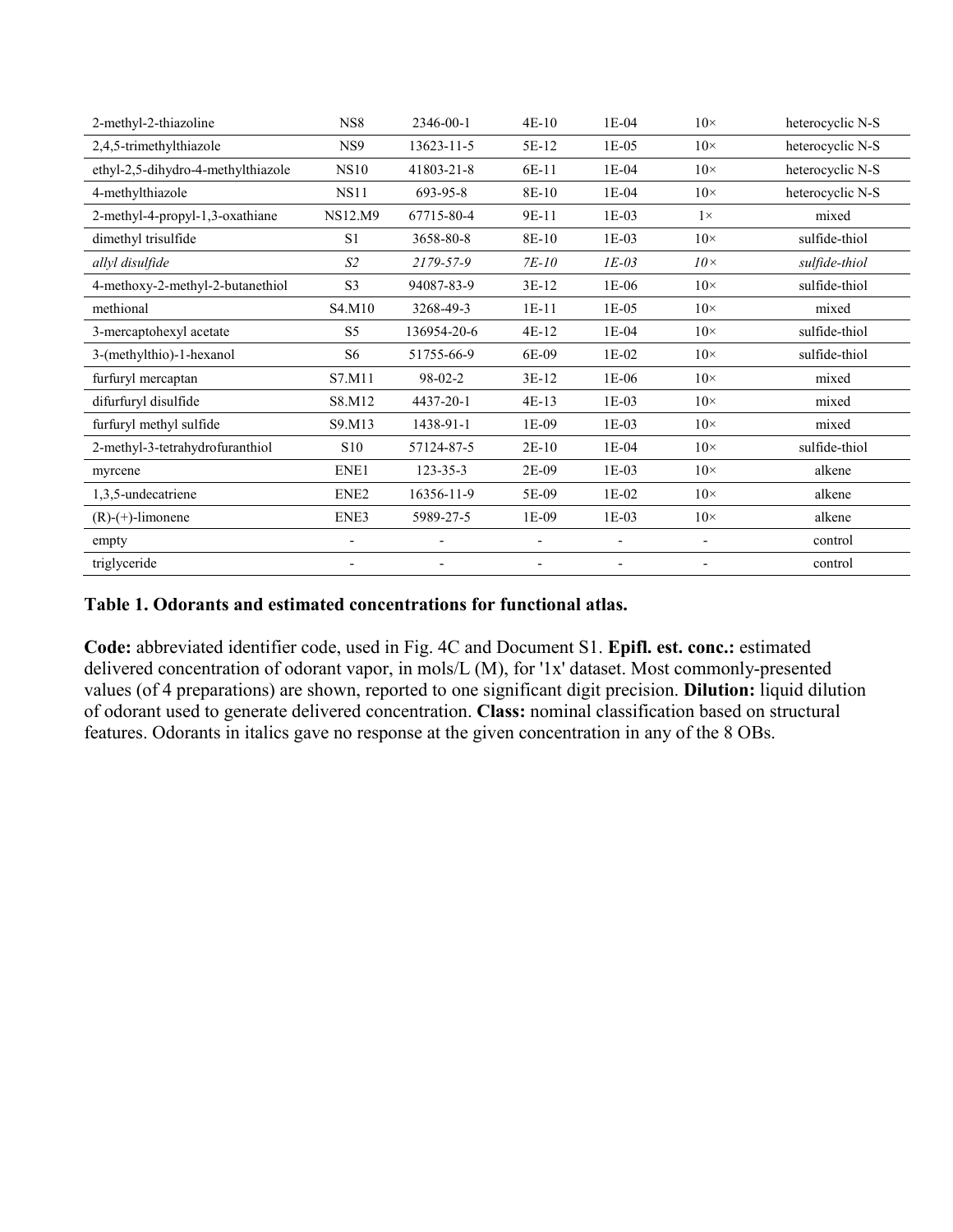| $\#$                    | Odorant                                | Est. conc.<br>(M)  | <b>Error</b><br>ratio | Median<br><b>ORS</b><br>corr. | Mediolateral<br>$(\mu m)$                                                                                                                                                                                                                                                                                                                                                                  | Anteroposterior<br>$(\mu m)$                |  |
|-------------------------|----------------------------------------|--------------------|-----------------------|-------------------------------|--------------------------------------------------------------------------------------------------------------------------------------------------------------------------------------------------------------------------------------------------------------------------------------------------------------------------------------------------------------------------------------------|---------------------------------------------|--|
| $\mathbf{1}$            | benzaldehyde                           | 8E-11              | 0.00                  | 1.00                          | $1448.3 \pm 76.9$                                                                                                                                                                                                                                                                                                                                                                          | $1298.4 \pm 82.4$                           |  |
| $\overline{2}$          | elemicin                               | $\overline{5E-12}$ | 0.00                  | 1.00                          | $1011.6 \pm 80.9$                                                                                                                                                                                                                                                                                                                                                                          | $753.2 \pm 126.7$                           |  |
| $\overline{\mathbf{3}}$ | vanillin                               | $3E-11$            | 0.07                  | 1.00                          | $1249.6 \pm 54.8$                                                                                                                                                                                                                                                                                                                                                                          | $\sqrt{1651} \pm 75.9$                      |  |
| $\overline{4}$          | trans-2-dodecenal                      | 8E-10              | 0.00                  | 1.00                          | $514.9 \pm 54.2$                                                                                                                                                                                                                                                                                                                                                                           | $\frac{2117.5 \pm 179.5}{2117.5 \pm 179.5}$ |  |
| 5                       | ethyl phenylacetate                    | 7E-11              | 0.00                  | 1.00                          |                                                                                                                                                                                                                                                                                                                                                                                            |                                             |  |
|                         | allyl phenylacetate                    | $1E-10$            | 0.00                  | 1.00                          | $884 \pm 50.5$<br>$1375.6 \pm 93.3$<br>$1026.6 \pm 60.5$<br>$1680.2 \pm 99.6$<br>$1316.2 \pm 170.4$<br>$700.8 \pm 79.3$<br>$973.5 \pm 32.4$<br>$1258.5 \pm 66.8$<br>$1618 \pm 54.2$<br>$1007.4 \pm 93.9$<br>$1202.5 \pm 92.4$<br>$1242.6 \pm 128.3$<br>$1633.1 \pm 116.8$<br>$1162.9 \pm 86.7$<br>$\overline{1058.4} \pm 76.9$<br>$1372 \pm 98.3$<br>$1317.2 \pm 81.1$<br>$1491.6 \pm 107$ | $1911.9 \pm 118.9$                          |  |
|                         | phenylacetate                          | 3E-12              | 0.00                  | 0.99                          |                                                                                                                                                                                                                                                                                                                                                                                            |                                             |  |
| 6                       | phenyl propionate                      | $1E-11$            | 0.00                  | 0.99                          | $928.6 \pm 38.7$<br>$1047.7 \pm 63.7$<br>$1251 \pm 109.5$<br>$1465 \pm 67.1$                                                                                                                                                                                                                                                                                                               | $1103.4 \pm 111.8$                          |  |
| $\boldsymbol{7}$        | heptanoic acid                         | $7E-11$            | 0.00                  | 0.97                          |                                                                                                                                                                                                                                                                                                                                                                                            |                                             |  |
|                         | heptanal                               | $2E-9$             | 0.00                  | 0.95                          |                                                                                                                                                                                                                                                                                                                                                                                            | $2132.8 \pm 54.7$                           |  |
| $\,8\,$                 | methional                              | $1E-11$            | 0.00                  | 1.00                          |                                                                                                                                                                                                                                                                                                                                                                                            | $1144.1 \pm 91.3$                           |  |
| $\overline{9}$          | 3-mercaptohexyl acetate                | 4E-12              | 0.00                  | 0.97                          |                                                                                                                                                                                                                                                                                                                                                                                            | $1244.5 \pm 67.3$                           |  |
|                         | trans-2-methyl-2-butenal               | $1E-11$            | 0.00                  | 0.95                          |                                                                                                                                                                                                                                                                                                                                                                                            |                                             |  |
|                         | 2-methyl-2-pentenal                    | 6E-11              | 0.00                  | 0.95                          |                                                                                                                                                                                                                                                                                                                                                                                            |                                             |  |
|                         | methyl tiglate                         | $1E-11$            | 0.00                  | 0.95                          |                                                                                                                                                                                                                                                                                                                                                                                            |                                             |  |
| 10                      | ethyl tiglate                          | $2E-12$            | 0.00                  | 0.95                          |                                                                                                                                                                                                                                                                                                                                                                                            | $1103.7 \pm 113.9$                          |  |
|                         | isopropyl tiglate                      | $2E-11$            | 0.00                  | 0.95                          |                                                                                                                                                                                                                                                                                                                                                                                            |                                             |  |
|                         | hexyl tiglate                          | $4E-10$            | 0.00                  | 0.95                          |                                                                                                                                                                                                                                                                                                                                                                                            |                                             |  |
|                         | isovaleric acid                        | 9E-12              | 0.00                  | 0.92                          |                                                                                                                                                                                                                                                                                                                                                                                            | $1696.9 \pm 138$                            |  |
| 11                      | isovaleraldehyde                       | 4E-9               | 0.00                  | 0.92                          |                                                                                                                                                                                                                                                                                                                                                                                            |                                             |  |
| 12                      | 2'-hydroxyacetophenone                 | 5E-12              | 0.00                  | 0.86                          |                                                                                                                                                                                                                                                                                                                                                                                            | $444 \pm 68.9$                              |  |
| 13                      | pyrazine                               | $2E-9$             | 0.03                  | 0.91                          |                                                                                                                                                                                                                                                                                                                                                                                            | $1154.8 \pm 117.4$                          |  |
|                         | 2-isobutyl-3-methoxypyrazine           | $3E-11$            | 0.04                  | 0.91                          |                                                                                                                                                                                                                                                                                                                                                                                            | $503.6 \pm 80.8$                            |  |
| 14                      | $(R)-(+)$ -pulegone                    | 7E-13              | 0.04                  | 0.91                          |                                                                                                                                                                                                                                                                                                                                                                                            |                                             |  |
| 15                      | 4-(4-hydroxyphenyl)-2-butanone         | $4E-10$            | 0.02                  | 0.84                          |                                                                                                                                                                                                                                                                                                                                                                                            | $1771.8 \pm 66.1$                           |  |
|                         | 2,4,5-trimethylthiazole                | 5E-12              | 0.04                  | 0.91                          |                                                                                                                                                                                                                                                                                                                                                                                            |                                             |  |
| 16                      | ethyl-2,5-dihydro-4-<br>methylthiazole | 3E-10              | 0.04                  | 0.91                          |                                                                                                                                                                                                                                                                                                                                                                                            | $460.8 \pm 106.6$                           |  |
| 17                      | 4-methoxy-2-methyl-2-<br>butanethiol   | 3E-12              | 0.07                  | 0.98                          |                                                                                                                                                                                                                                                                                                                                                                                            | $853.6 \pm 107.1$                           |  |
|                         | 2-methyl-3-tetrahydrofuranthiol        | $2E-10$            | 0.07                  | 0.98                          |                                                                                                                                                                                                                                                                                                                                                                                            |                                             |  |
| 18                      | isoeugenol                             | 8E-13              | 0.05                  | 1.00                          |                                                                                                                                                                                                                                                                                                                                                                                            | $746.2 \pm 105.4$                           |  |
| 19                      | menthone                               | $3E-10$            | 0.05                  | 0.85                          |                                                                                                                                                                                                                                                                                                                                                                                            | $\overline{701.8} \pm 93.8$                 |  |
| 20                      | 2-hexanone                             | $1E-9$             | 0.11                  | 0.94                          |                                                                                                                                                                                                                                                                                                                                                                                            | $945.6 \pm 105.8$                           |  |
| 21                      | acetophenone                           | $1E-11$            | $0.02\,$              | 0.83                          |                                                                                                                                                                                                                                                                                                                                                                                            | $776.9 \pm 61.6$                            |  |
|                         | 2-methylacetophenone                   | $1E-12$            | 0.02                  | 0.83                          |                                                                                                                                                                                                                                                                                                                                                                                            |                                             |  |
| 22                      | methyl eugenol                         | $2E-12$            | 0.13                  | 0.90                          |                                                                                                                                                                                                                                                                                                                                                                                            | $771.2 \pm 103.5$                           |  |
|                         | 2-methylbutyraldehyde                  | $8E-11$            | 0.16                  | 0.87                          |                                                                                                                                                                                                                                                                                                                                                                                            |                                             |  |
| 23                      | 2-methylvaleraldehyde                  | $1E-10$            | 0.16                  | 0.87                          |                                                                                                                                                                                                                                                                                                                                                                                            | $1497.3 \pm 126.9$                          |  |
|                         | methyl 2-methylbutyrate                | $1E-10$            | 0.16                  | 0.87                          |                                                                                                                                                                                                                                                                                                                                                                                            |                                             |  |
| 24                      | hexanal                                | 7E-10              | 0.18                  | 0.97                          |                                                                                                                                                                                                                                                                                                                                                                                            | $1977.8 \pm 66$                             |  |
| 25                      | fenchol                                | 5E-10              | 0.16                  | 0.98                          |                                                                                                                                                                                                                                                                                                                                                                                            | $795.9 \pm 76.9$                            |  |
| 26                      | 5-methylfurfural                       | 5E-10              | 0.19                  | 1.00                          |                                                                                                                                                                                                                                                                                                                                                                                            | $1153.3 \pm 380.5$                          |  |

## **Table 2. Diagnostic odorants and concentrations for functionally-identified glomeruli.**

**Error ratio:** Incidence of mismatch between strongest-activated glomeruli and glomeruli with most correlated odorant response spectra (ORS) across 2 OBs, divided by all potential 2-OB comparisons. **Median ORS corr.:** Median ORS correlation coefficient (Pearson's r) across all pairwise comparisons of response spectra for the maximally-activated glomerulus in each responsive OB.